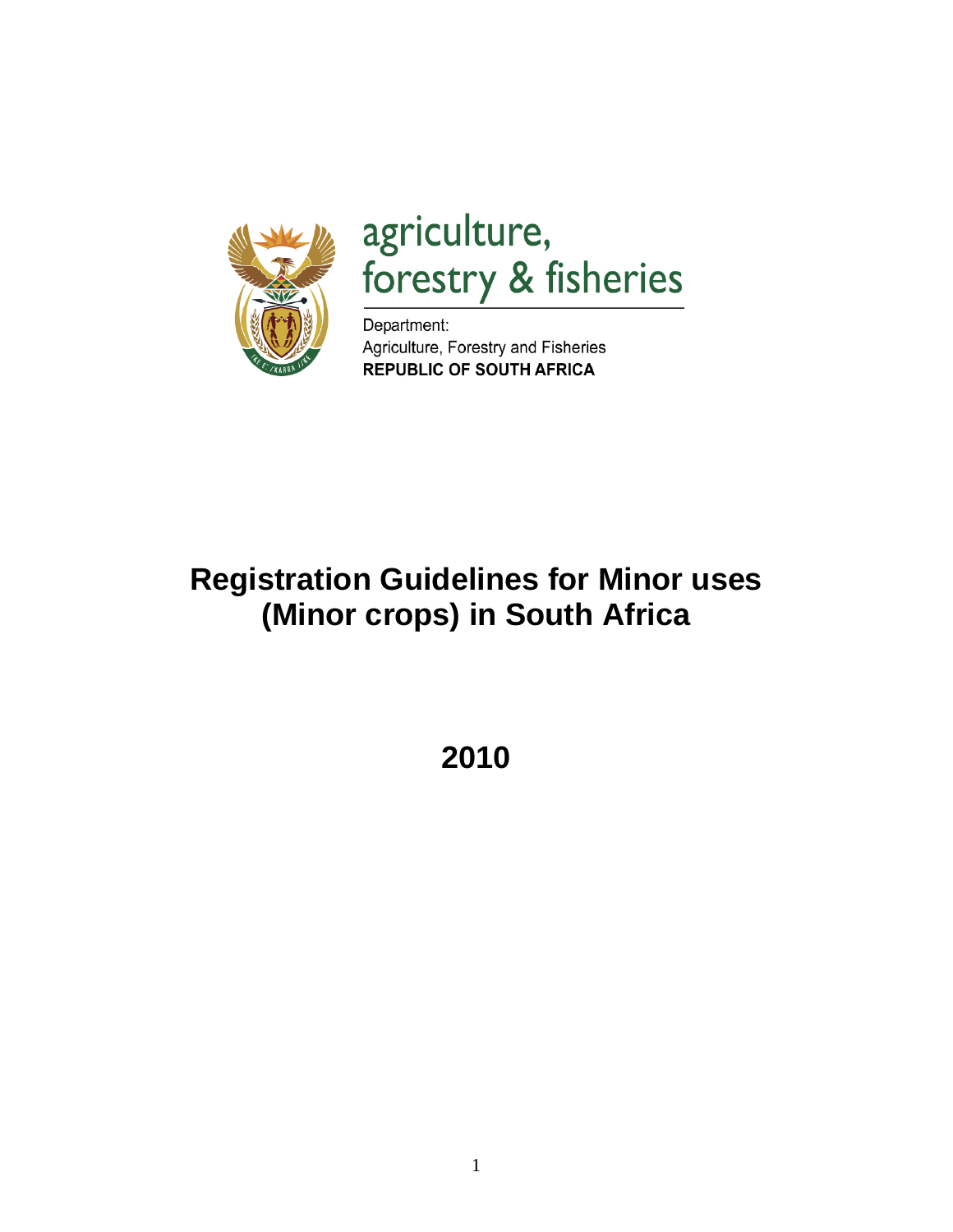## TABLE OF CONTENTS

| 1.0 |                               | Introduction                   | 3 |
|-----|-------------------------------|--------------------------------|---|
| 2.0 |                               | General minor use definition   | 3 |
| 3.0 |                               | List of minor crops            | 4 |
| 4.0 | Requirements for registration |                                | 4 |
|     | 4.1                           | <b>Toxicological data</b>      | 6 |
|     | 4.2                           | Efficacy/phytotoxicity trials  | 6 |
|     | 4.3                           | <b>Residue trials</b>          |   |
|     | 4.4                           | <b>Registration incentives</b> |   |
| 5.0 |                               | Data extrapolation             |   |
| 6.0 | <b>Extrapolation table</b>    |                                |   |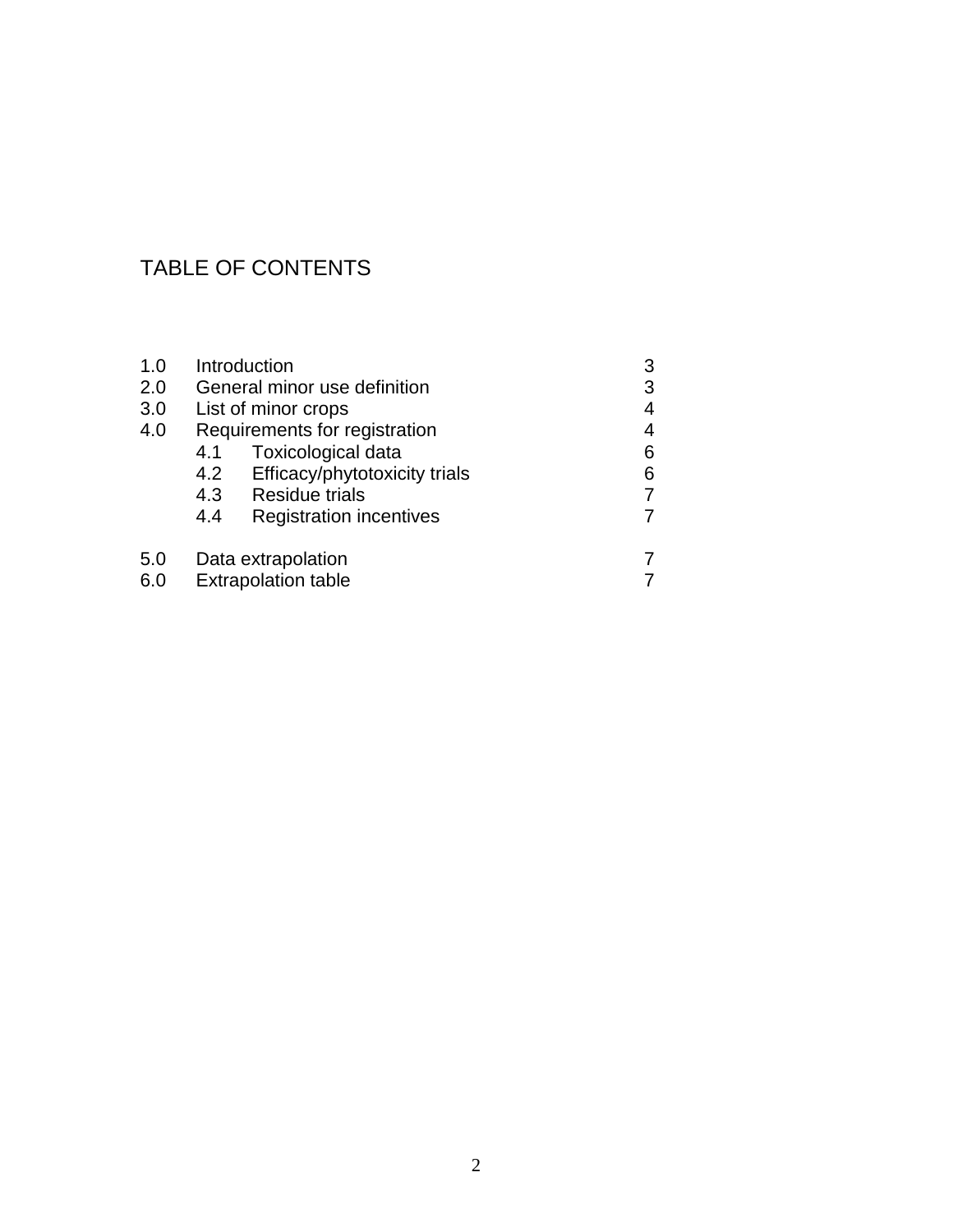### 1.0 INTRODUCTION

The lack of remedies to control pests on minor crops results in the creation of barriers with international trading partners. Illegal use of pesticides becomes common. Human and environmental health may be adversely affected due to the misuse of pesticides.

In order to approach the problem of minor crops in South Africa, creative solution will have to be established in order to help growers to engage in sustainable businesses. It should be noted that the requirements to register minor crops remedies should be slightly different from that used to register pesticides for major crops. Therefore data extrapolation will be used to circumvent the costs associated the generation efficacy data and by offering incentives in order to encourage applicants to include minor crops on their labels.

The purpose of these guidelines is to overcome registration hurdles encountered when applying for registration of minor crop products/pesticides. These guidelines are aimed at expediting minor use pesticide registrations in situations where there is no or limited pesticide registered for a specific indication in South Africa and they must be read in conjunction with all other registration guidelines published by the department in order to fully comply with registration requirements. These will ultimately afford growers more alternatives in their farming endeavors.

#### **2.0 General Minor Use Definition**

Minor use as defined in by CODEX alimentarius commission is the use of chemical pesticides or-non chemical means of crop protection where the potential use is on a scale not sufficiently large to justify registration of that use from applicant's perspective alone. The key driver for minor uses is a lack of economic return to an applicant from registering those uses, in particular the associated costs of generating the data required for obtaining and maintaining regulatory approval and potential liability from those uses once approved. Minor uses involve crops grown on a small scale (minor crops) and often are high value crops. Additionally minor uses can involve uses within major crops in terms of controlling minor pests and diseases. This results in a situation where specialty crop industries are either left without or are lacking sufficient access to pesticides to adequately protect their crops.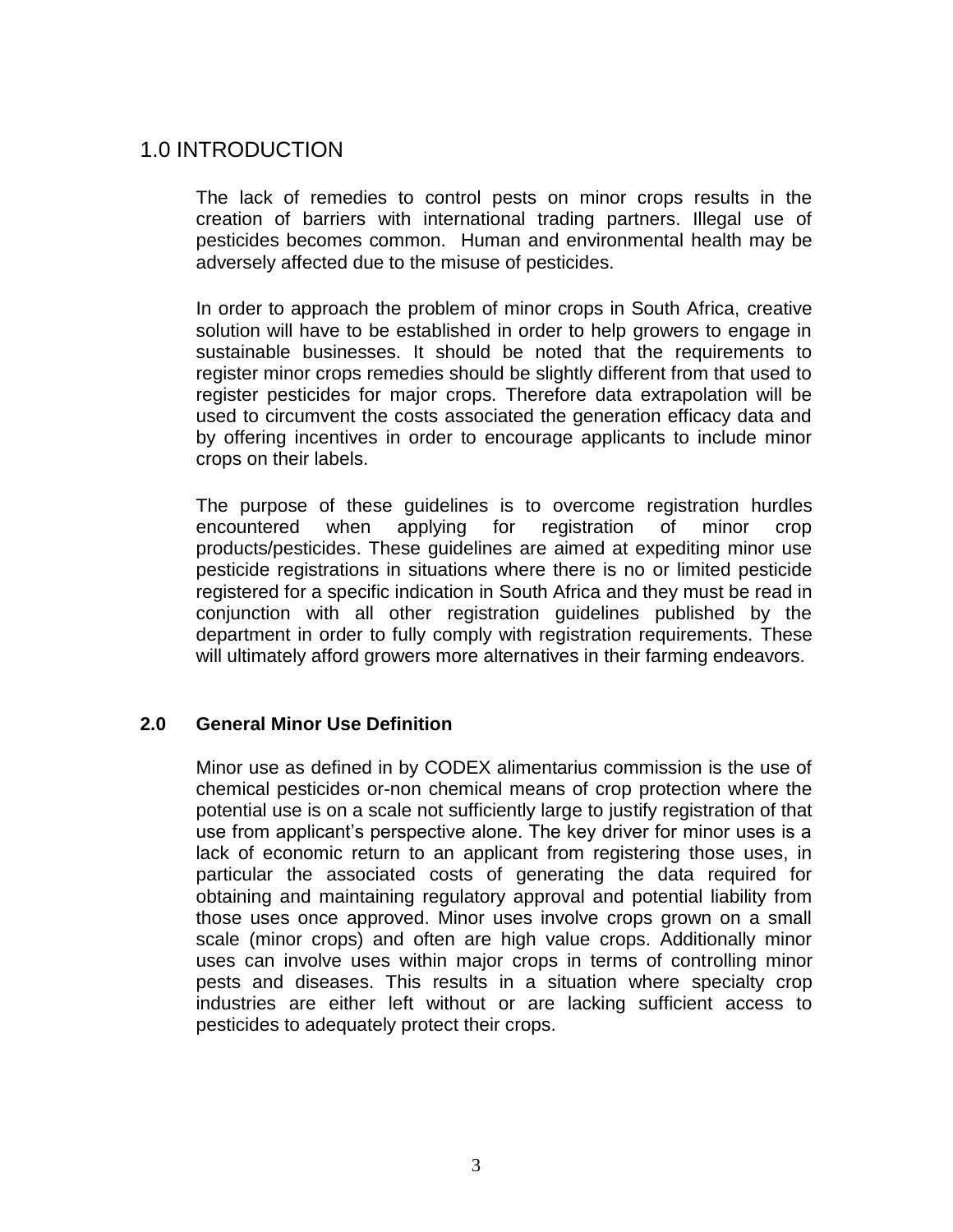In South Africa, minor uses of agricultural remedies are defined as those desired uses of registered agricultural remedies for which the anticipated increase in the volume of sales is not sufficient to persuade the manufacturer or registration holder to carry out the research required for registration. This definition emphasizes that it is the projected increase in annual sales of the remedies that are minor, not necessarily the crop or pest.

In order to simplify the mater, a common sense approach was used in compiling a list of minor crops following a consultative process and such a list together with the extrapolation table can only be expanded or edited by the office of the Registrar after receiving convincing motivation regarding a particular crop to be listed as minor crop. The listed crops below will be used in conjunction with the extrapolation table below. It must be recognized that there will be situations where data extrapolation will not be possible using crop grouping, and therefore data regarding efficacy, phytotoxicity and residue should be generated for the specific crop.

#### **3.0 LIST OF MINOR CROPS**

- 1. Artichokes/Asparagus/Celery/Rhubarb
- 2. Apricots/Nectarines/Peaches
- 3. Aubegines
- 4. Barley/Oats
- 5. Beetroot
- 6. Broccoli
- 7. Broccoli seedlings
- 8. Brussels sprout
- 9. Blueberry/currents/Goosebery/Raspbery
- 10.Butternut/pumpkins/marrows/patty pans/squash
- 11.Canola
- 12.Carrots
- 13.Capsicum
- 14.Cauliflower
- 15.Celery
- 16.Chicory
- 17.Chillies
- 18.Cherries/Plums/Prunes
- 19.Chinese cabbage
- 20.Chive
- 21.Clover
- 22.Courgettes
- 23.Fennel
- 24.Figs
- 25.French endive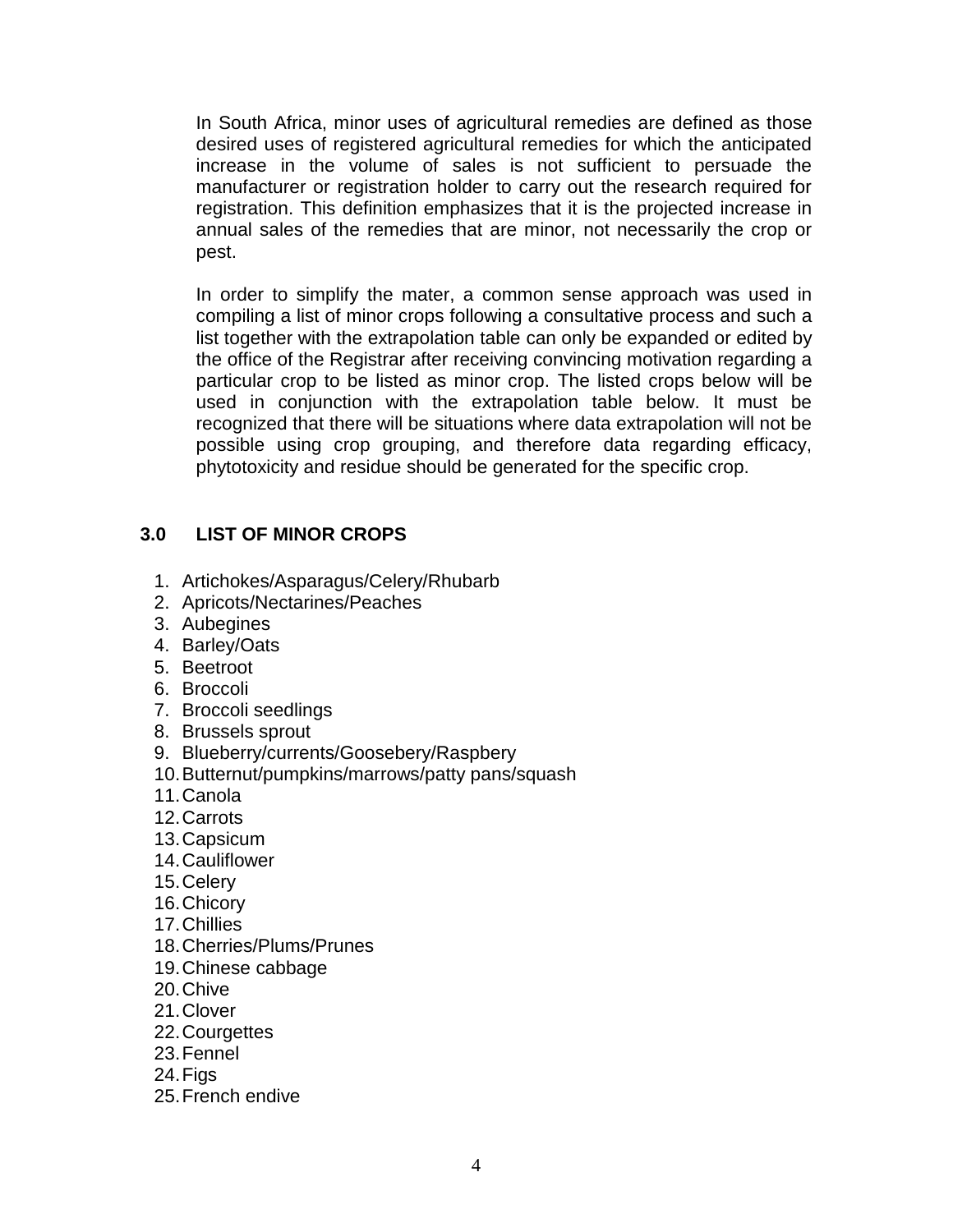- 26.Fresh dates
- 27.Garlic
- 28.Ginger
- 29.Green beans
- 30.**Indigenous leafy vegetables** (e.g.Amaranthus spp, Solanum nigrum, Cucurbits, Vigna unguiculata, Cleome monophylla, Chorcorus trilocularis, Bidens pilosa, Citrullus lanatus etc)
- 31.Indigenous Fruits
- 32.Kiwi fruit
- 33.Kumquats
- 34.Leek
- 35.Limes/Lemons/Mandarins
- 36.Lettuce
- 37.Litchi
- 38.Lucerne
- 39.Lupins
- 40.Macadamia
- 41.Onions
- 42.Onion seedlings
- 43.Okra
- 44.Olives
- 45.Papaya
- 46.Parsley
- 47.Passion fruit
- 48.Patty pans
- 49.Peas
- 50.Pecan nuts
- 51.Pepinos
- 52.Peppers
- 53.Persimmons
- 54.Pistachio
- 55.Plums
- 56.Pomegranate
- 57.Prickly pears
- 58.Quinces
- 59.Radish/Horseradish
- 60.Raspberry/Blackberry
- 61.Rhubarb
- 62.Ryegrass
- 63.Spinach
- 64.Sorghum
- 65.Sweet corn
- 66.Sweet pepper seedlings
- 67.Sweet potato
- 68.Strawberry
- 69.Sugar beet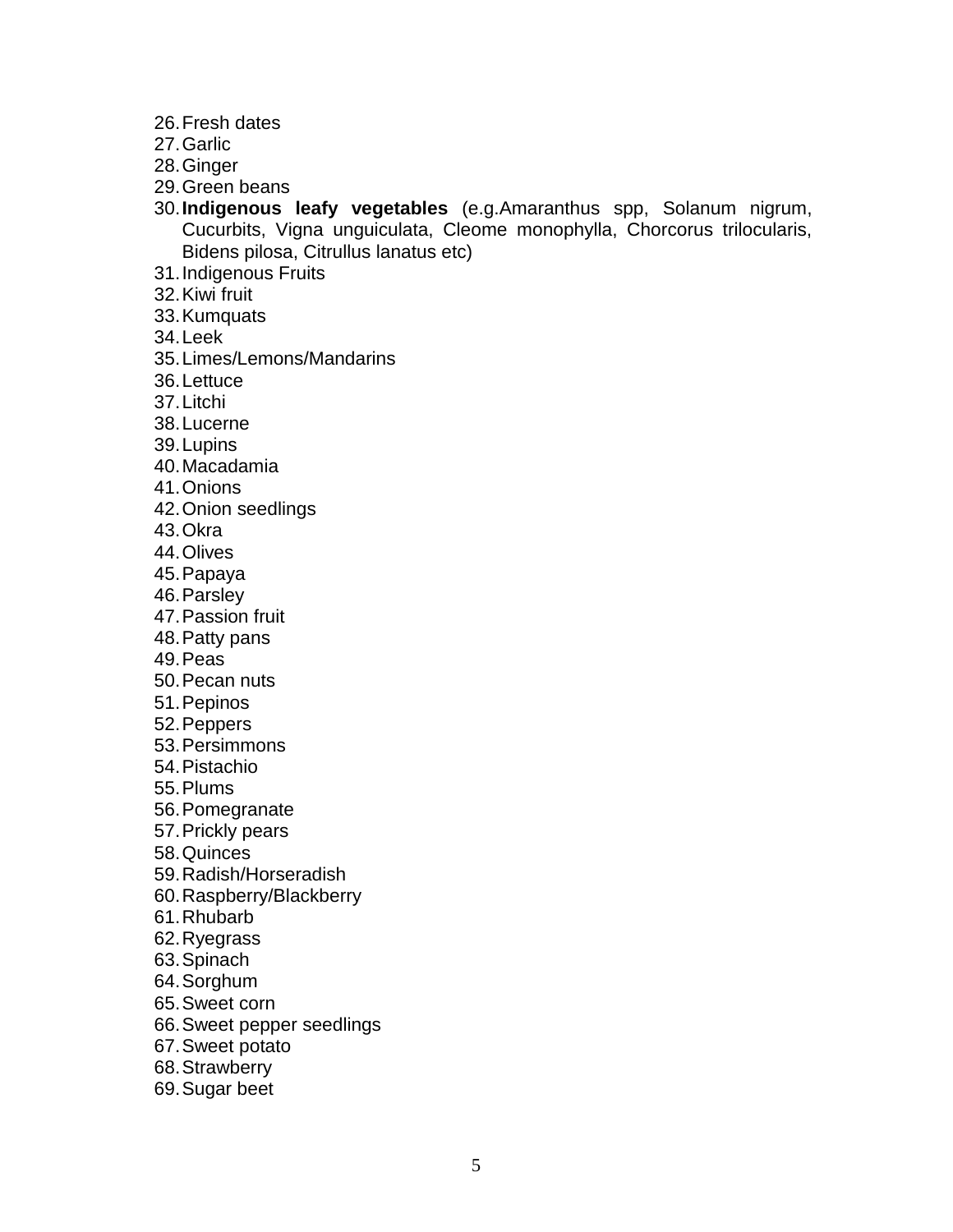70.Tngerines 71.Turnips

- 72.Walnut
- 73.Water melons

### 4.0 REQUIREMENTS FOR REGISTRATION

- Registration application forms
- Registration fee
- Toxicological data
- Five batch analysis (Technical Material) done by GLP/ISO17025 accredited laboratory
- Efficacy/phytotoxicity data **(VISUAL ASSESSEMNTS)**
- Residue data

#### 4.1 Toxicological data

In case where the product is not registered in South Africa, toxicological data will be required. If a product is already registered in the **EU; USA, JAPAN and AUSTRALIA** locally generated efficacy and phytotoxicity data will suffice in applying for temporary registration, however such registrations must be accompanied by a toxicology report from an independent toxicologist, temporary registration will be given pending the evaluation of the toxicology dossier by the Department of Health. However registration certificates and other documents must be submitted in order to support such applications.

#### 4.2 Efficacy/Phytotoxicity

Locally generated efficacy and phytotoxicity data will suffice in applying for registration. The following must clearly be outlined on the label, crop, pests, rate of application, and number of application timings, pre harvest intervals, and growth stages of both the pest and the crop. Minor crop growers may also generate their own data in order to increase the number of pesticides available in dealing with problems that they may be experiencing. However, good agricultural practices and proper trial methodology have to be followed in order to generate high quality data. As a general rule a minimum of three trials will be required per crop.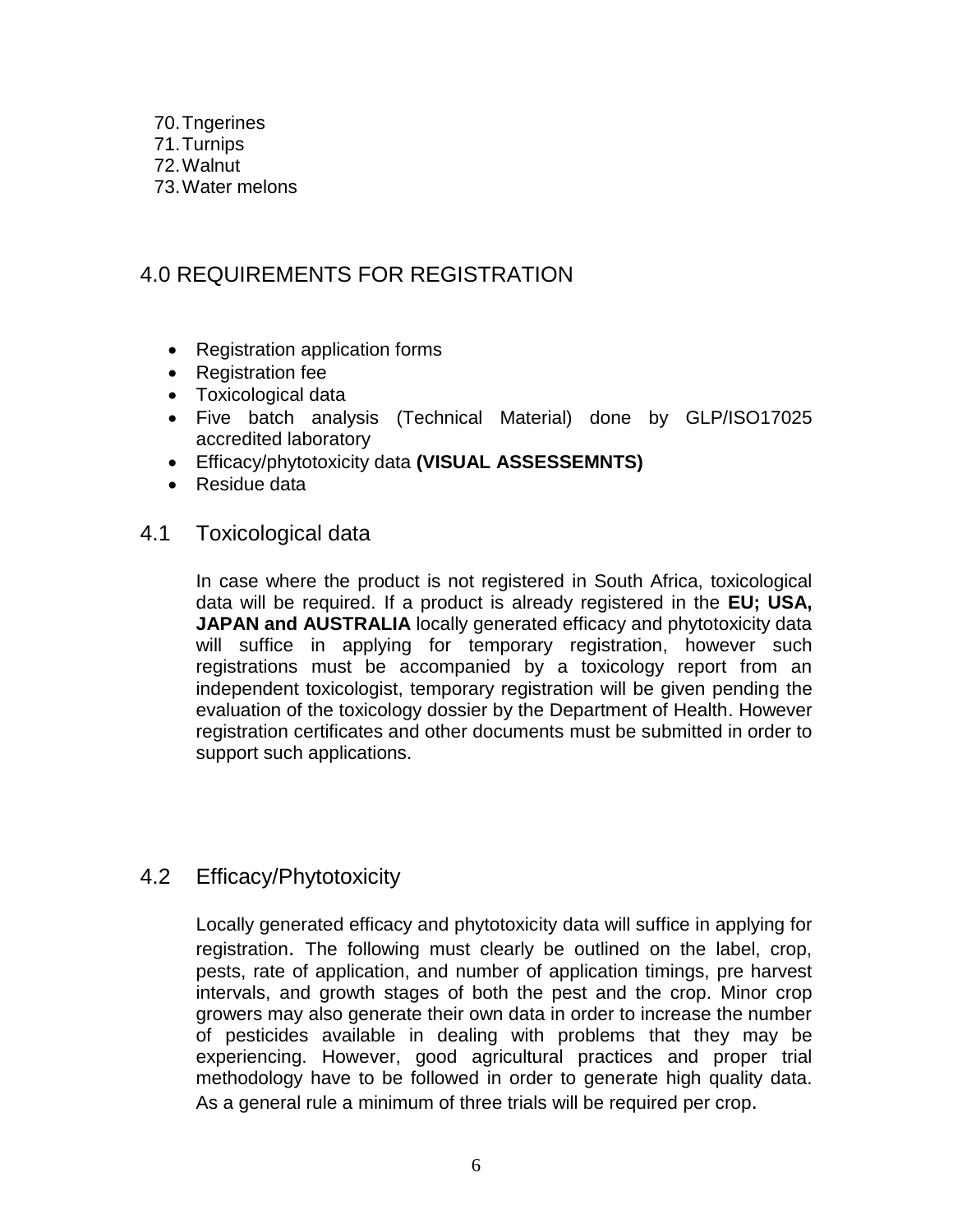#### 4.3 Residue Trials

Local generated residue data have to be submitted depending on whether a product in question is a generic or new active ingredient. Residue trials guidelines must be followed when conducting residue trials.

#### **4.4 REGISTRATION INCENTIVES**

The Registrar will offer the applicant incentives as indicated below if the applicant had met or exceeded the requirements in terms of the number of minor crops listed on the label.

- Extending data protection to the original registrant if a minimum of five minor crops are included on the label (5 years).
- Extending data protection on mixtures and formulations, if the registration includes a minimum of five minor crops on the label (5 years).

## **5.0 DATA EXTRAPOLATION**

The CODEX crops groupings will be used to extrapolate data (**efficacy data**) from one crop to another if the crops in question belong to the same group. It should be remembered that data extrapolation will only be used for those crops listed or identified as minor crops. However **residue data extrapolation** will not be considered when extrapolating efficacy data from one crop to another, and therefore residue will have to be generated from a specific crop. It should be noted that there will be situations were crop grouping will not allow data extrapolation as indicated on the Table below, and therefore efficacy data will have to be generated from those specific crops where extrapolation is not possible as indicated on the Table below.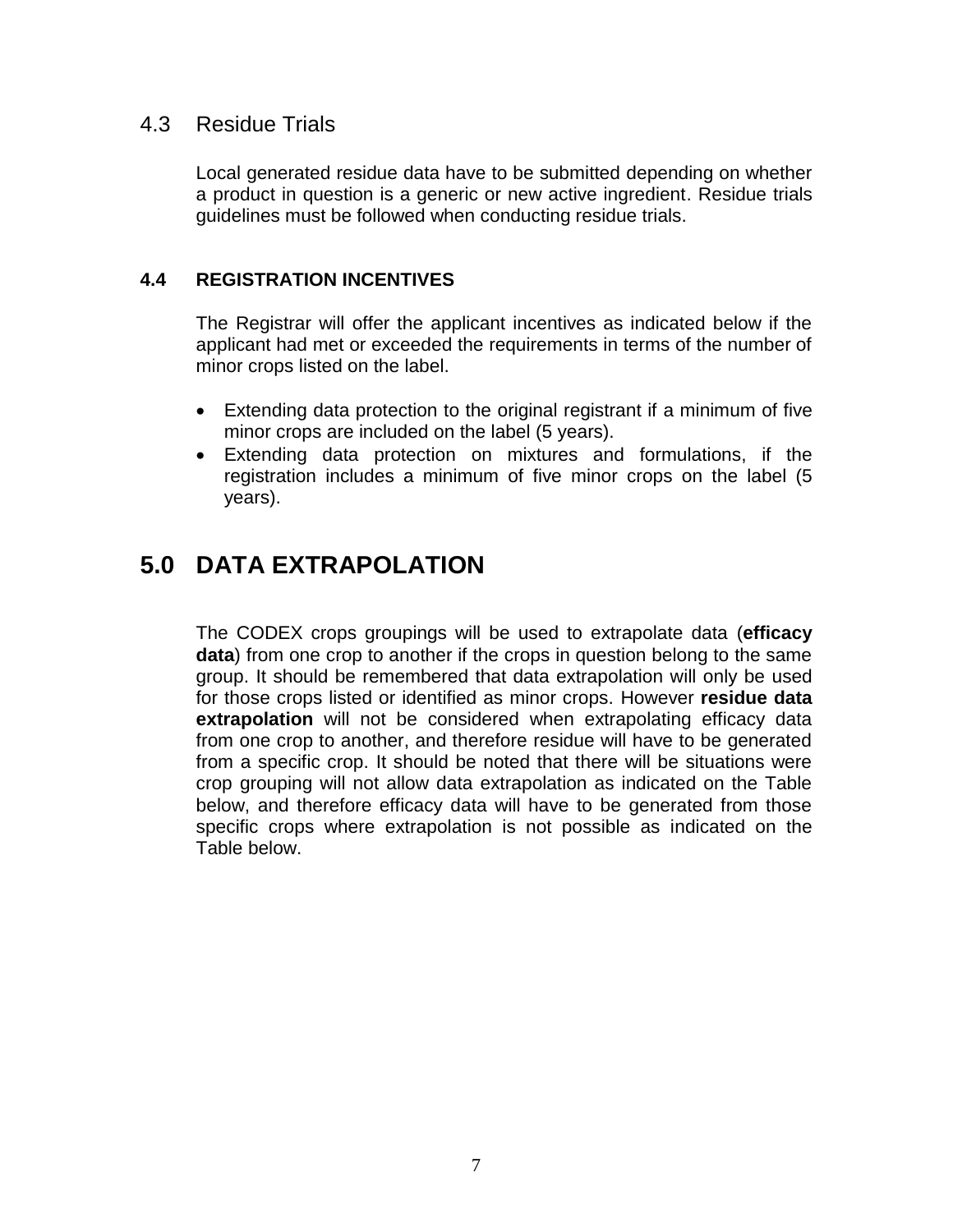# 6.0 EXTRAPOLATION TABLE (CODEX CROP GROUPING)

| <b>CROP GROUP</b>          | <b>CROP</b><br><b>GROUP</b> | <b>DATA</b>            |
|----------------------------|-----------------------------|------------------------|
|                            | <b>MEMBERS IN SA</b>        | <b>EXTRAPOLATION</b>   |
|                            |                             | (Discussion<br>is      |
|                            |                             | needed)                |
| 1. Citrus                  | <b>Subgroup 1</b>           | Whole group            |
|                            |                             |                        |
|                            | Lemons                      |                        |
|                            | Lime                        |                        |
|                            | <b>Mandarins</b>            |                        |
|                            |                             |                        |
|                            | Subgroup2                   |                        |
|                            | Grapefruit                  |                        |
|                            | Oranges                     |                        |
|                            | <b>Tangerines</b>           |                        |
| $2.$ Pome fruit            | Apple                       | Whole group            |
|                            | Pear                        |                        |
|                            | Quince                      |                        |
| 3. Stone fruit             | <b>Subgroup 1</b>           | Whole group            |
|                            |                             |                        |
|                            | Apricot                     |                        |
|                            | <b>Nectarines</b>           |                        |
|                            | Peach                       |                        |
|                            | <b>Subgroup 2</b>           |                        |
|                            |                             |                        |
|                            | <b>Cherries</b>             |                        |
|                            | Plums                       |                        |
|                            | Prunes                      |                        |
| 4. Berries and other small | <b>Subgroup 1</b>           | According to subgroups |
| fruit                      |                             |                        |
|                            | <b>Blackberry</b>           |                        |
|                            | Raspberry                   |                        |
|                            |                             |                        |
|                            | <b>Subgroup 2</b>           |                        |
|                            | <b>Blueberry</b>            |                        |
|                            | <b>Currents</b>             |                        |
|                            | Gooseberry                  |                        |
|                            |                             |                        |
|                            | Other group                 |                        |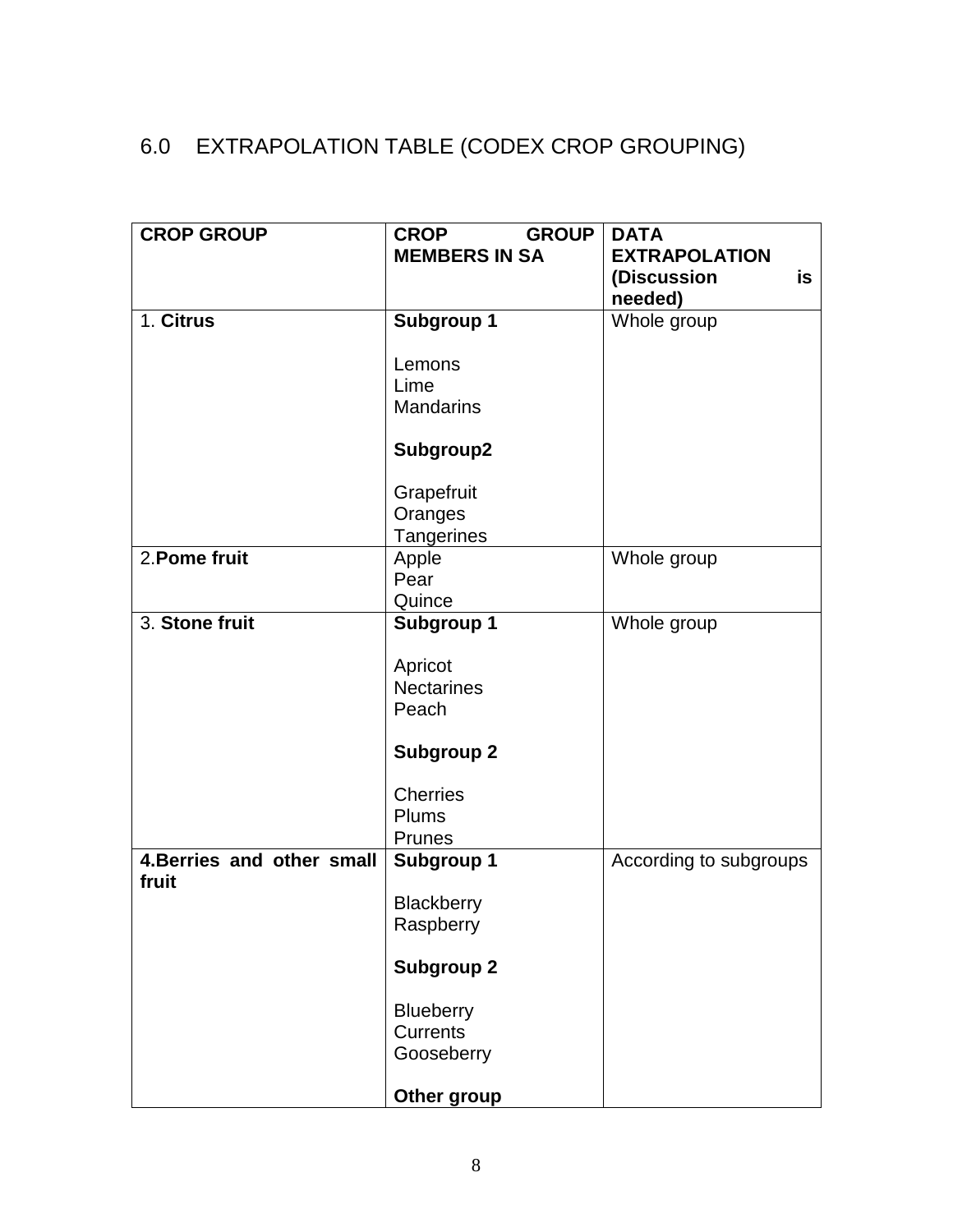|                                |                          | Not possible.            |
|--------------------------------|--------------------------|--------------------------|
|                                | Grapes                   |                          |
|                                | Strawberry               |                          |
| 5&6.Tropical<br>and            | <b>Dates</b>             | Not possible, data need  |
| subtropical fruit              | Figs                     | to be generated from     |
|                                | Avocado                  | each crop                |
|                                | <b>Banana</b>            |                          |
|                                | Guava                    |                          |
|                                | Kiwifruit                |                          |
|                                | Litchi                   |                          |
|                                | Mango                    |                          |
|                                | Pawpaw                   |                          |
|                                | Passion fruit            |                          |
|                                | Persimmons               |                          |
|                                | Pecan nuts               |                          |
|                                | Pineapple                |                          |
|                                | Other (indigenous fruit) |                          |
|                                |                          |                          |
|                                | Marula                   |                          |
|                                | Prickle pear             |                          |
| 9. Bulb Vegetables             | <b>Subgroup 1</b>        | According to subgroups   |
|                                |                          |                          |
|                                | Garlic                   |                          |
|                                | Onions                   | Subgroups 1,2 and 3      |
|                                | <b>Subgroup 2</b>        | possible to extrapolate. |
|                                |                          |                          |
|                                | <b>Chives</b>            |                          |
|                                | Spring onions            |                          |
|                                |                          |                          |
|                                | <b>Subgroup 3</b>        |                          |
|                                | Leeks                    |                          |
|                                | <b>Subgroup 4</b>        |                          |
|                                | Fennel bulb              |                          |
| <b>10. Brassica Vegetables</b> | Subgroup 1               | The whole group          |
|                                |                          |                          |
|                                | Cauliflower              |                          |
|                                | <b>Broccoli</b>          |                          |
|                                | <b>Subgroup 2</b>        |                          |
|                                |                          |                          |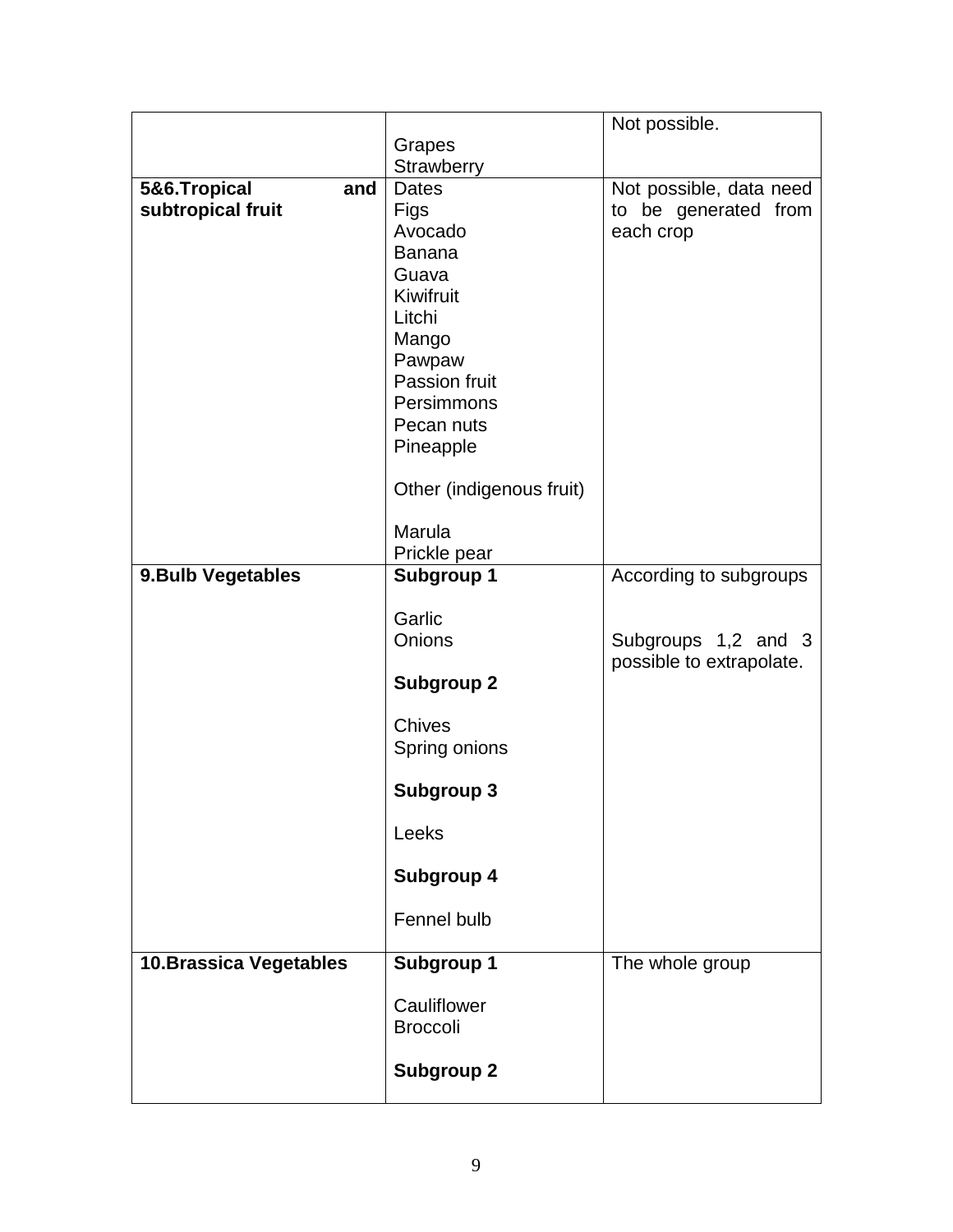|                                                                            | Cabbage                                                                                                                                                    |                                                                                                                      |
|----------------------------------------------------------------------------|------------------------------------------------------------------------------------------------------------------------------------------------------------|----------------------------------------------------------------------------------------------------------------------|
|                                                                            | <b>Subgroup 3</b>                                                                                                                                          |                                                                                                                      |
|                                                                            | <b>Brussels sprout</b>                                                                                                                                     |                                                                                                                      |
| 11.Fruiting<br><b>Vegetables</b><br><b>Cucurbits</b>                       | <b>Subgroup 1</b><br>Cucumber<br>Patty pans                                                                                                                | Whole group                                                                                                          |
|                                                                            | <b>Subgroup 2</b><br><b>Melons</b><br><b>Marrows</b><br><b>Pumpkins</b><br>Squash                                                                          | <b>Melons</b><br>to<br>be<br>considered separately                                                                   |
| <b>12. Fruiting Vegetables</b>                                             | <b>Subgroup 1</b><br>Egg plant<br>Tomato<br><b>Subgroup 2</b><br>Fungi<br>Mushroom<br>Other:<br>Peppers<br><b>Chilies</b><br>Cape gooseberry<br>Sweet corn | <b>Not</b><br>possible<br>for<br>subgroups 1 & other.                                                                |
| 13. Leafy<br><b>Vegetables</b><br>(including brassica leafy<br>vegetables) | Okra<br><b>Subgroup 1</b><br>Lettuce<br><b>Mustard</b><br><b>Subgroup 2</b><br>Spinach<br><b>Subgroup 3</b>                                                | According to subgroups<br>subgroup<br>and<br>4,<br>individual<br>vegetables<br>should be considered<br>on their own. |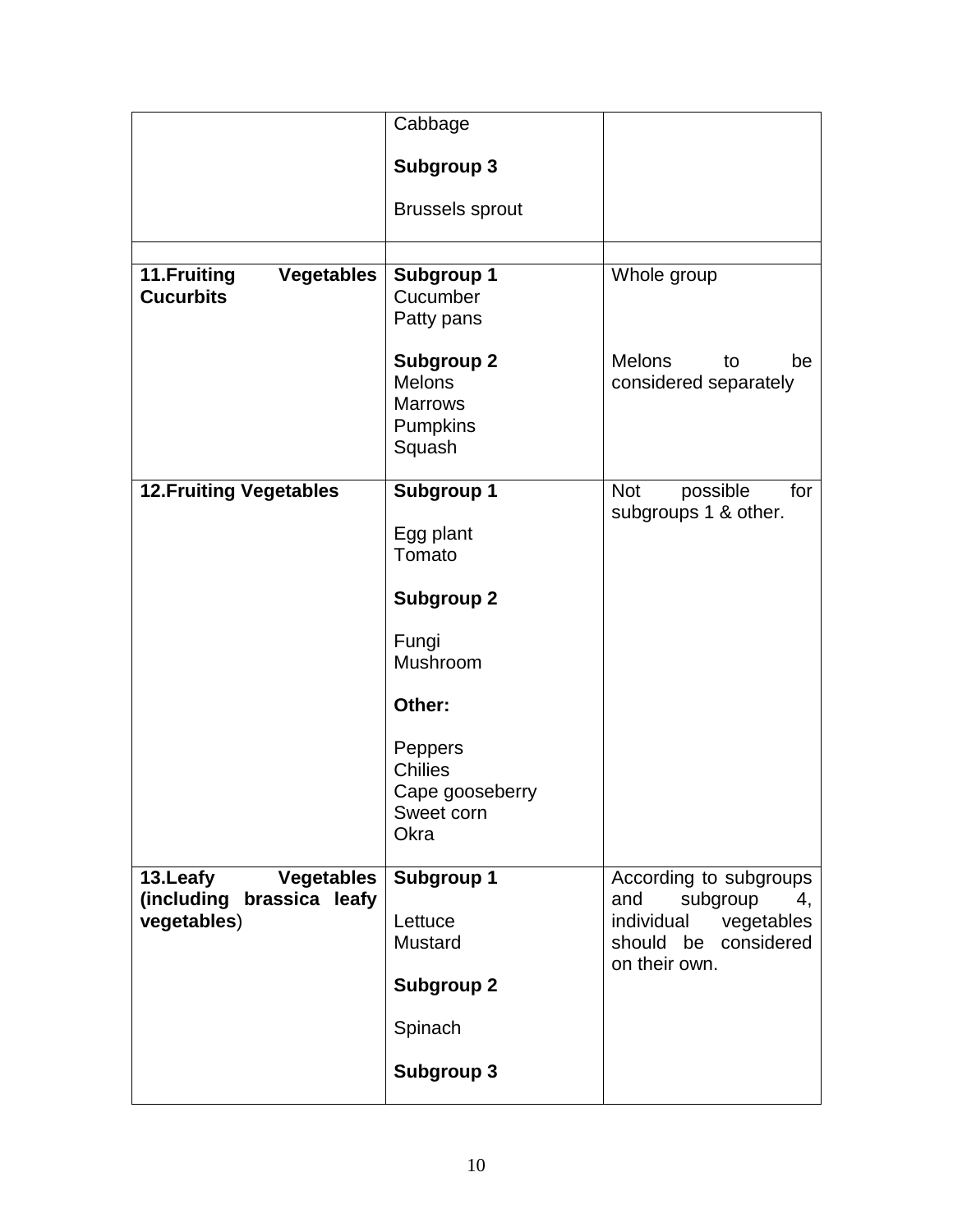|                                 | Fennel                                                                                                                                                                                                   |                        |
|---------------------------------|----------------------------------------------------------------------------------------------------------------------------------------------------------------------------------------------------------|------------------------|
|                                 |                                                                                                                                                                                                          |                        |
|                                 | <b>Subgroup 4</b>                                                                                                                                                                                        |                        |
|                                 | Chinese cabbage                                                                                                                                                                                          |                        |
|                                 | Other<br>(Indigenous<br>Vegetables)<br>e.g.                                                                                                                                                              |                        |
|                                 | Amaranthus spp<br>Bidens pilosa<br>Chenopodium album<br>Solanum nigrum, Vigna<br>unguiculata,<br>Cleome<br>monophylla, Chorcorus<br>trilocularies,<br><b>Bidens</b><br>pilosa, Citrullus lanatus<br>etc) |                        |
| <b>Vegetables</b><br>14. Legume | <b>Beans (green)</b>                                                                                                                                                                                     |                        |
| (succulent<br>seeds<br>and      | Peas (green)                                                                                                                                                                                             |                        |
| immature pods)                  |                                                                                                                                                                                                          |                        |
| 15. Pulses Dry:                 | Peas                                                                                                                                                                                                     | Whole group            |
|                                 | <b>Beans</b>                                                                                                                                                                                             | except Lupin           |
|                                 | Chickpea                                                                                                                                                                                                 |                        |
|                                 | Lupin                                                                                                                                                                                                    |                        |
| <b>Tuber</b><br>16.Roots<br>and | Soybean<br><b>Subgroup 1</b>                                                                                                                                                                             | According to subgroups |
| <b>Vegetables:</b>              |                                                                                                                                                                                                          |                        |
|                                 | Carrots                                                                                                                                                                                                  |                        |
|                                 | Parsnips                                                                                                                                                                                                 |                        |
|                                 | Asparagus                                                                                                                                                                                                |                        |
|                                 | <b>Subgroup 2</b>                                                                                                                                                                                        |                        |
|                                 |                                                                                                                                                                                                          |                        |
|                                 | <b>Beetroot</b>                                                                                                                                                                                          |                        |
|                                 | Turnip                                                                                                                                                                                                   |                        |
|                                 | <b>Subgroup 3</b>                                                                                                                                                                                        |                        |
|                                 | Potato                                                                                                                                                                                                   |                        |
|                                 | Sweet potato                                                                                                                                                                                             |                        |
|                                 | <b>Subgroup 4</b>                                                                                                                                                                                        |                        |
|                                 | Radish                                                                                                                                                                                                   |                        |
|                                 | Horseradish                                                                                                                                                                                              |                        |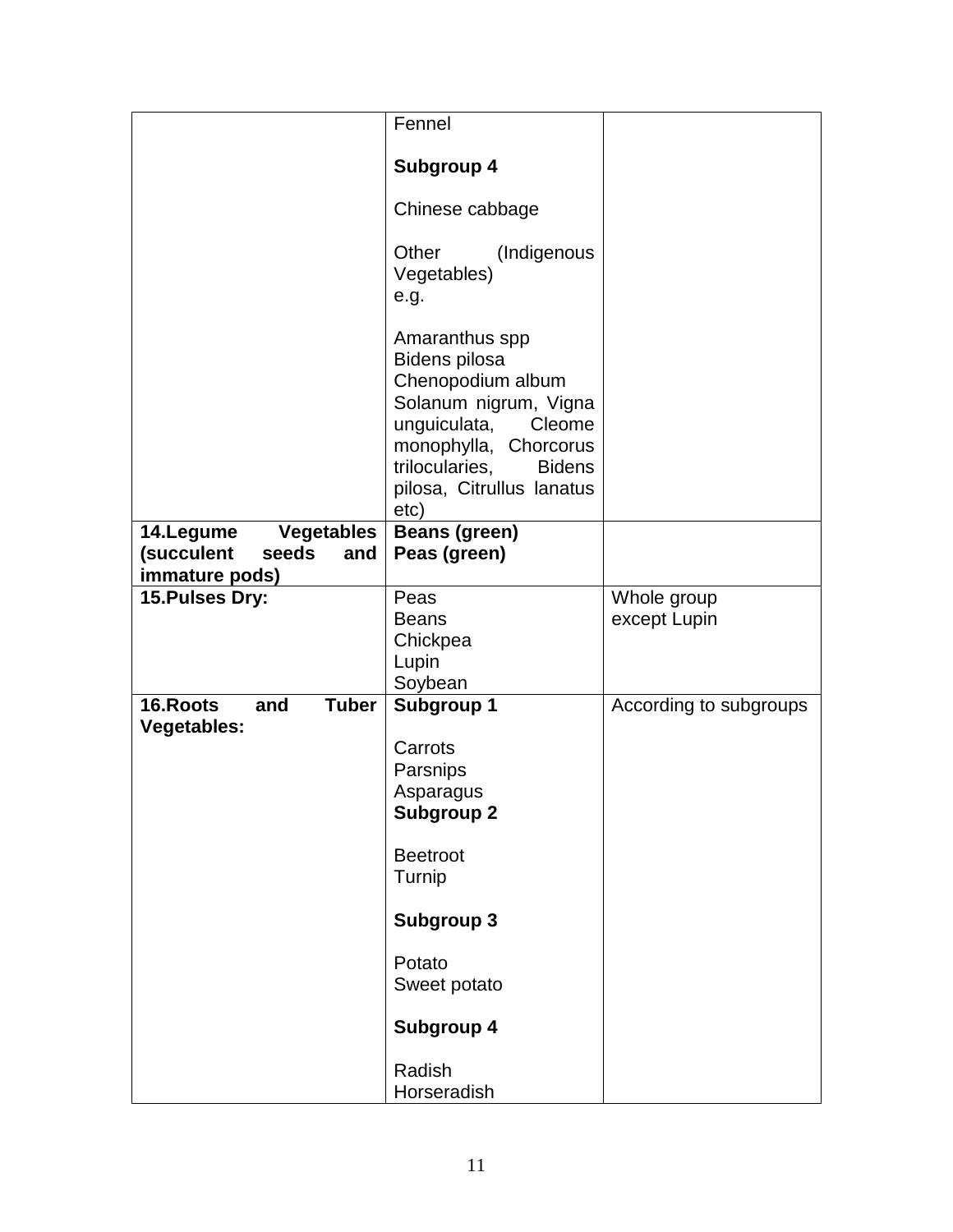|                                                      | <b>Subgroup 5</b>                                                                                                                                     |                                     |
|------------------------------------------------------|-------------------------------------------------------------------------------------------------------------------------------------------------------|-------------------------------------|
|                                                      | Chicory                                                                                                                                               |                                     |
| 17.Stalk<br>and<br><b>Stem</b><br><b>Vegetables:</b> | Artichoke<br>Asparagus<br>Celery<br>Rhubarb                                                                                                           | Whole<br>group<br>except<br>Rhubarb |
| <b>20. Cereal Grains:</b>                            | Subgroup 1.                                                                                                                                           | Combine<br>subgroup<br>1            |
|                                                      | Wheat<br><b>Triticale</b><br><b>Subgroup 2</b><br><b>Barley</b><br>Oats<br><b>Subgroup 3</b><br>Maize<br>Sorghum                                      | and 2                               |
|                                                      | <b>Millet</b>                                                                                                                                         |                                     |
| 21. Grasses for sugarcane<br>and syrup production:   | Sugarcane                                                                                                                                             |                                     |
| 22. Tree and Nuts                                    | <b>Almonds</b><br>Cashew<br><b>Chestnuts</b><br><b>Hazelnuts</b><br>Macadamia<br>Pecan<br>Pistachio<br>Walnuts                                        | Whole group                         |
| 23.Oiseeds:                                          | <b>Subgroup 1</b><br>Mustard seed<br><b>Subgroup 2</b><br>Sunflower seed<br><b>Subgroup 3</b><br>Peanut<br><b>Subgroup 4</b><br>Soybean<br>Subgroup 5 | According to subgroups              |